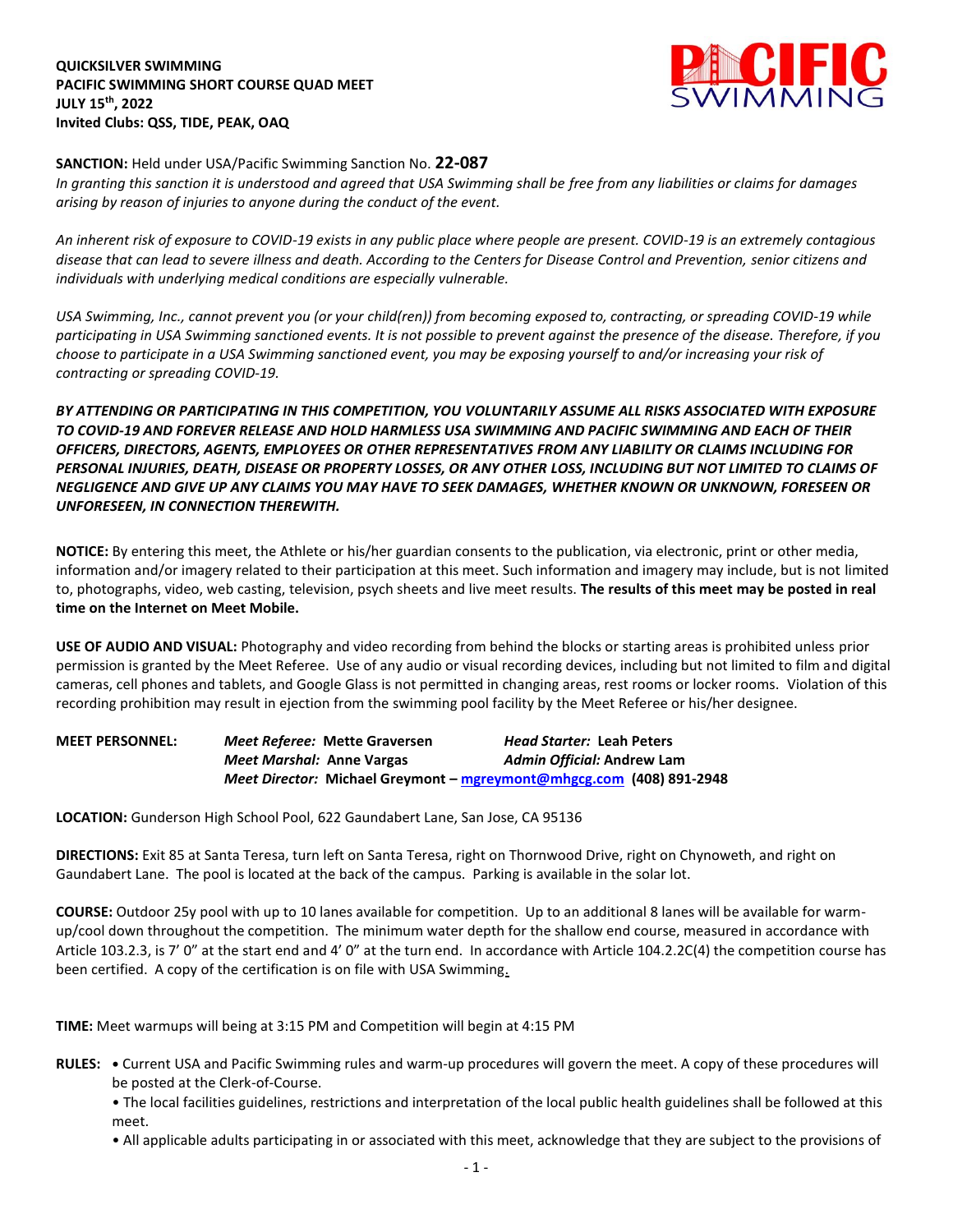the USA Swimming Minor Athlete Abuse Prevention Policy ("MAAPP"), and that they understand that compliance with the MAAPP policy is a condition of participation in the conduct of this competition.

- All events are timed finals.
- All events will swim fast to slow.
- Athletes may compete in **4** events per day.
- All Athletes ages 12 and under should complete competition within four (4) hours.

• Entries will be accepted until the number of splashes exceeds the estimated timeline, per the "Four-Hour Rule," based on the Athletes age and gender, or when the number of entered athlete meets maximum facility capacity as determined by facility and local health restrictions.

**•** If local conditions warrant it the Meet Referee, with the concurrence of the Meet Director, may require a mandatory scratch down. Immediate cash refunds will be made for any mandatory scratches.

• All Coaches and Officials must wear their USA Swimming membership cards in a visible manner.

**UNACCOMPANIED ATHLETES:** Any USA Swimming Athlete-Member competing at the meet must be accompanied by a USA Swimming Member-Coach for the purposes of Athlete supervision during warm-up, competition and warm-down. If a Coach-Member of the Athlete's USA Swimming Club does not attend the meet to serve in said supervisory capacity, it is the responsibility of the Athlete or the Athlete's legal guardian to arrange for supervision by a USA Swimming Member-Coach. The Meet Director or Meet Referee may assist the Athlete in making arrangements for such supervision; however, it is recommended that such arrangements be made in advance of the meet by the Athlete's USA Swimming Club Member-Coach.

**RACING STARTS:** Athletes must be certified by a USA Swimming member-coach as being proficient in performing a racing start or must start the race in the water. It is the responsibility of the Athlete or the Athlete's legal guardian to ensure compliance with this requirement.

**RESTRICTIONS:** • Smoking and the use of other tobacco products is prohibited on the pool deck, in the locker rooms, in spectator

seating, on standing areas and in all areas used by Athletes, during the meet and during warm-up periods.

- Sale and use of alcoholic beverages is prohibited in all areas of the meet venue.
- No glass containers are allowed in the meet venue.
- No propane heater is permitted except for snack bar/meet operations.
- All shelters must be properly secured.
- Deck Changes are prohibited.

• Destructive devices, to include but not limited to, explosive devices and equipment, firearms (open or concealed), blades, knives, mace, stun guns and blunt objects are strictly prohibited in the swimming facility and its surrounding areas. If observed, the Meet Referee or his/her designee may ask that these devices be stored safely away from the public or removed from the facility. Noncompliance may result in the reporting to law enforcement authorities and ejection from the facility. Law enforcement officers (LEO) are exempt per applicable laws.

 Operation of a drone, or any other flying apparatus, is prohibited over the venue (pools, Athlete/Coach areas, Spectator areas and open ceiling locker rooms) any time Athletes, Coaches, Officials and/or Spectators are present.

**ELIGIBILITY:** • Athletes must be current members of USA Swimming and enter their name and registration number on the meet entry card as they are shown on their Registration Card. If this is not done, it may be difficult to match the Athlete with the registration and times database. The meet host will check all Athlete registrations against the SWIMS database and if not found to be registered, the Meet Director shall accept the registration at the meet (a \$10 surcharge will be added to the regular registration fee). Duplicate registrations will be refunded by mail.

• Meet is open only to qualified athletes registered with Quicksilver Swimming (QSS) OR Almaden Riptide (TIDE), Peak Swimming (PEAK), or Osprey Aquatics (OAQ)

• Entries with "NO TIME" will be accepted.

• Athletes with a disability are welcome to attend this meet and should contact the Meet Director or Meet Referee regarding any special accommodations on entry times and seeding per Pacific Swimming policy.

• Athletes 19 years of age and over may compete in the meet for time only, no awards. Such Athletes must have met standards for the 17-18 age group.

• The Athlete's age will be the age of the Athlete on the first day of the meet.

**ENTRY FEES:** Flat fee of \$40.00 per athlete. Entries will be rejected if payment is not sent at time of request. No refunds will be made, except mandatory scratch downs.

**ENTRY:** Only a team file shall be accepted for entry. No individual entries online shall be accepted.